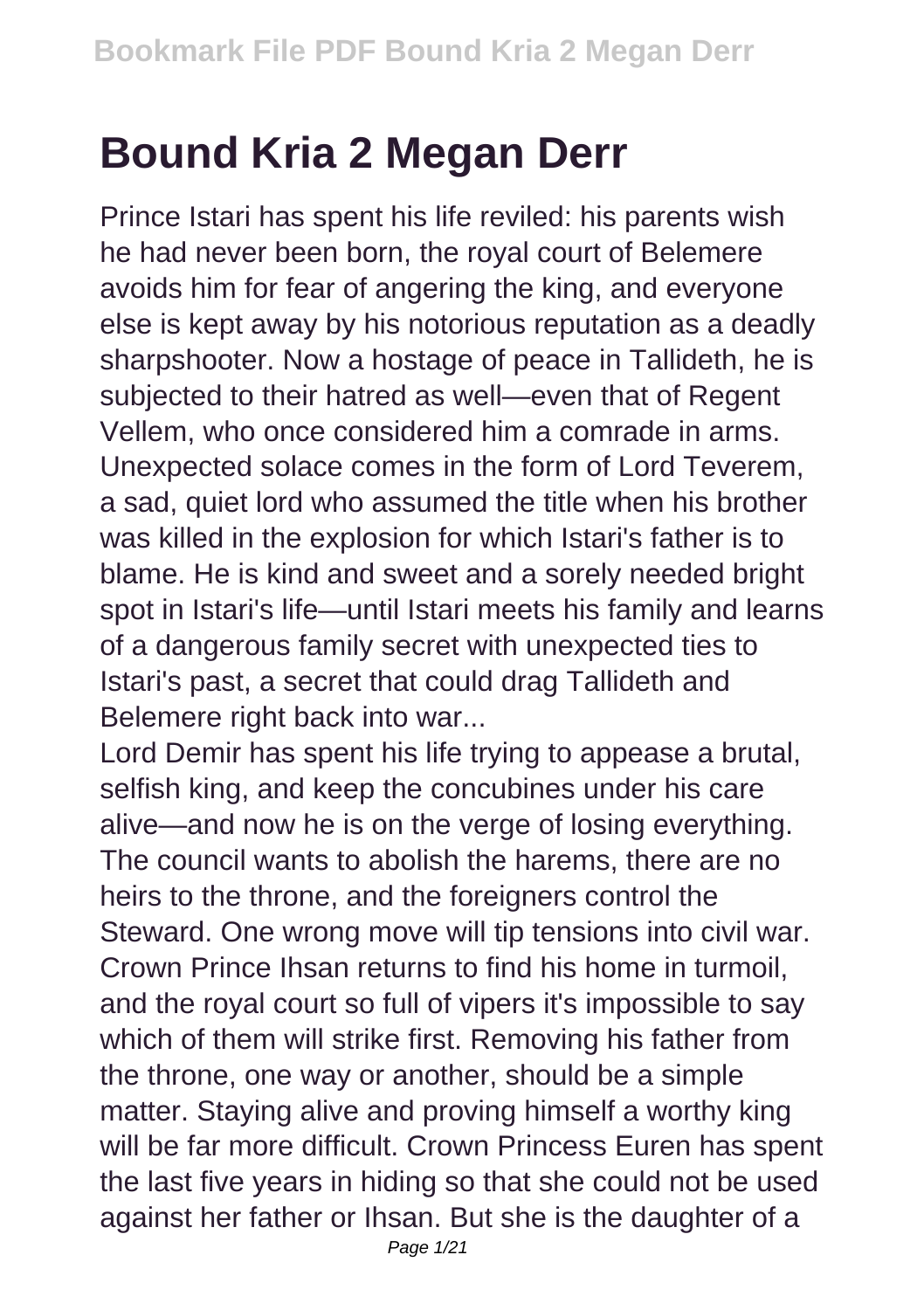soldier, never meant to wear a crown, never trained to fight battles where words are the weapon of choice. If she hopes to keep herself and her loved ones alive, she'll have to learn fast.

At the age of nine, Johnnie lost his parents when they were killed by a blood-crazed vampire. He was then adopted by the husband of the vampire who killed them, and raised in a world to which he was never meant to belong. An adult now, he is the cold, beautiful Johnnie Desrosiers, and spends his days translating old grimoires and solving mysteries. Then his friend Rostislav asks his help in solving a mystery that proves simple enough, but leads Johnnie down a path that reveals mysteries about his life he was never meant to solve...

A young king manipulated by evil hands becomes a champion of justice when a magical pretender to the throne challenges his sovereignty For six years, forces of evil and repression have ruled medieval Gwynedd after eliminating two rightful kings of the Haldane line. Keeping the current young liege, King Rhys Michael, weak with wine, the council of regents and its fanatical allies in the church have been virtually unstoppable in their quest to dominate and destroy the mystical Deryni who share their land. But now a credible threat has arisen: A Deryni claimant to the throne has taken up arms against the cruel oppressors of his magical race. With a mighty army at his command, Prince Marek—the bastard son of King Imre, Gwynedd's last Deryni ruler—has challenged the Haldane reign, and Rhys Michael's masters realize the young king must be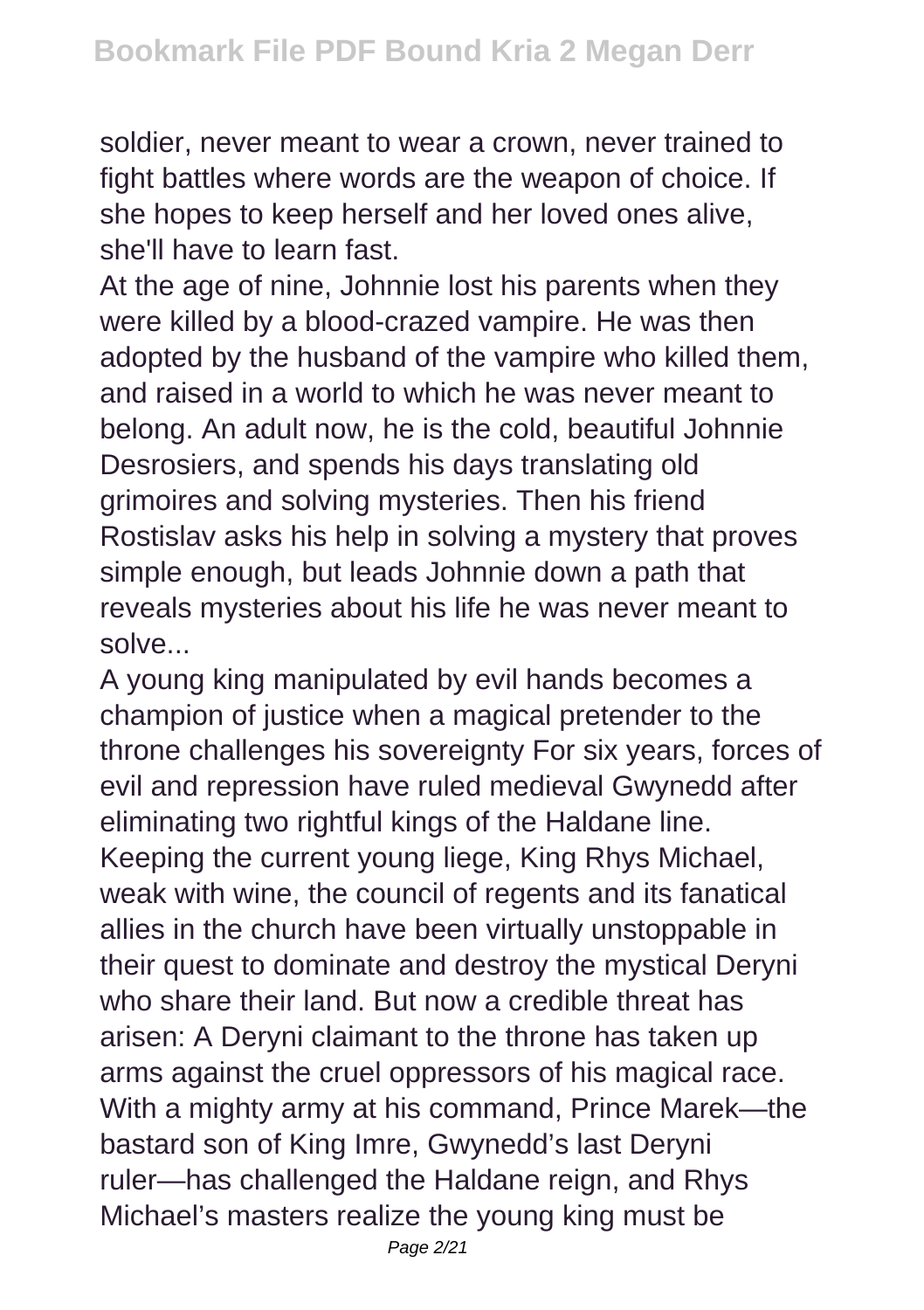roused from his stupor to confront the interloper. However, the young Haldane monarch is not the malleable, drunken puppet the regents imagine—and when his long-dormant arcane powers are awakened, Rhys Michael will put his own clandestine plans in motion to right the wrongs of recent history no matter what the cost. The fourth trilogy in Katherine Kurtz's magnificent chronicles of the Deryni concludes with awesome power in this stirring tale of war, faith, magic, and justice. Populated by a large cast of unforgettable characters, the thrilling history of an alternate medieval world unfolds in all its epic splendor and tragedy, strongly reaffirming Kurtz's well-deserved place among the finest storytellers and world-builders in all of fantasy fiction.

Even in a world of secrets and misfits, Chris stands apart, an unusual product of black magic that left him born half-ghost. Long used to being bullied and maligned for his strangeness, he spends his days helping the paranormals that everyone else forgets about. The people he hunts and the mysteries he solves take him along unusual paths, many of them dangerous. But Chris has never been a fan of running from a fight—even the fight that takes him to the door of the most dangerous man in the city.

Lynn is a kraken shifter in every way: detailed, tenacious, resilient, and hard-working. Also possessive, vain, arrogant, and demanding. It makes him an excellent agent for the Federal Bureau of Paranormal Security and Investigation—and impossible to work with, as the long list of partners who have transferred away from him will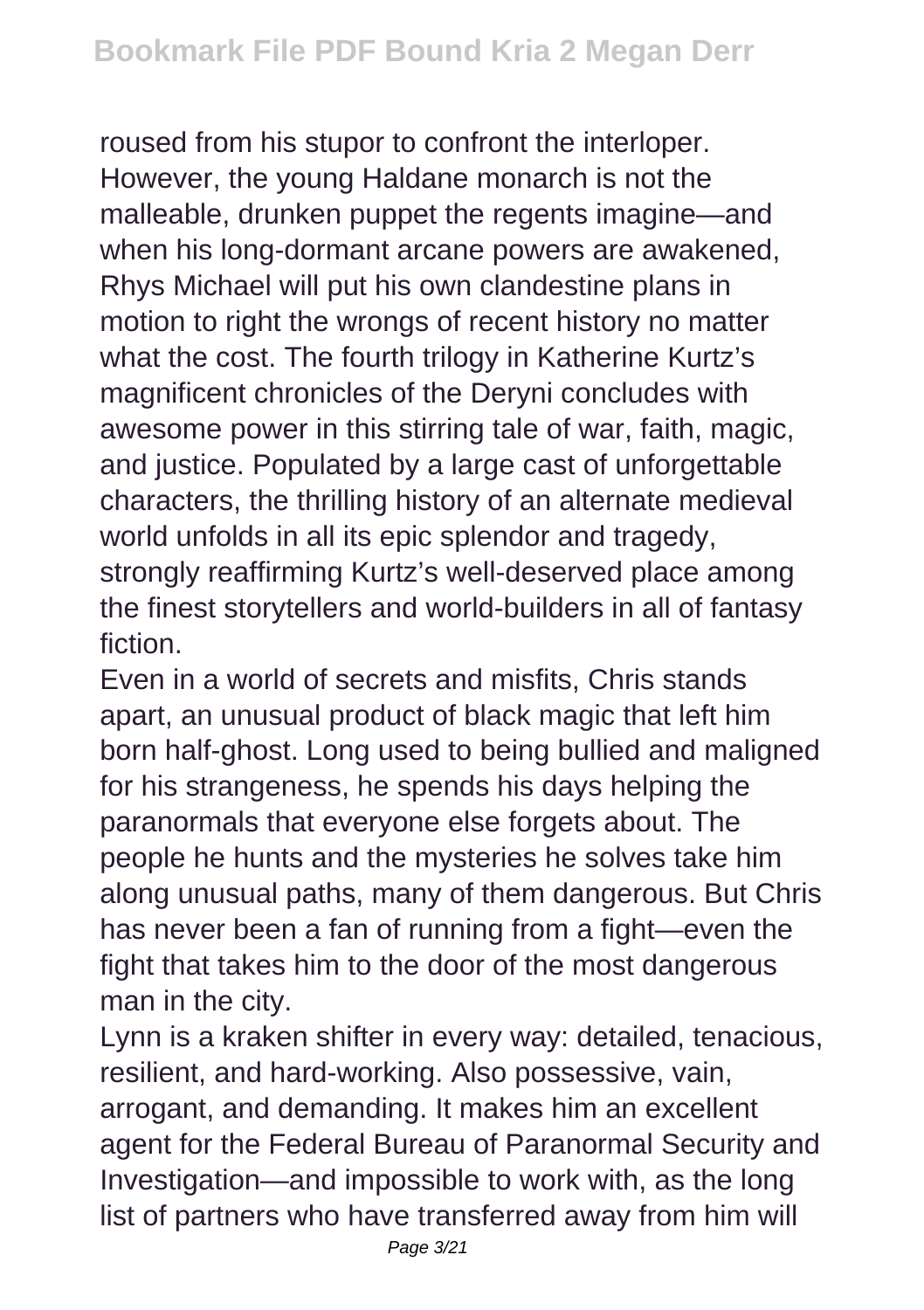attest. His newest partner is a unicorn, possibly the worst type of paranormal for work that often turns ugly and violent. Everyone knows unicorns are too delicate for such things. Then Anderson proves to be a unicorn like no other, the kind of partner Lynn has always wanted—the kind of partner he wishes was more. But if there's one thing he's learned, it's that the only thing harder to keep than a partner is a lover. "A new star is rising in the fantasy firmament...teems with magic and spine-chilling amounts of skullduggery."–Dave Duncan, author of The Great Game When young Alec of Kerry is taken prisoner for a crime he didn't commit, he is certain that his life is at an end. But one thing he never expected was his cellmate. Spy, rogue, thief, and noble, Seregil of Rhiminee is many things–none of them predictable. And when he offers to take on Alec as his apprentice, things may never be the same for either of them. Soon Alec is traveling roads he never knew existed, toward a war he never suspected was brewing. Before long he and Seregil are embroiled in a sinister plot that runs deeper than either can imagine, and that may cost them far more than their lives if they fail. But fortune is as unpredictable as Alec's new mentor, and this time there just might be…Luck in the Shadows.

Jackie is a sorcerer of no small skill, from a family of renowned sorcerers. He is frequently called upon to track down lost items or deal with paranormals others can't, and those that don't fear his magic do fear the alchemistmade revolvers at his hips. Tired of living several states away from his lover, Roman, Jackie decides to surprise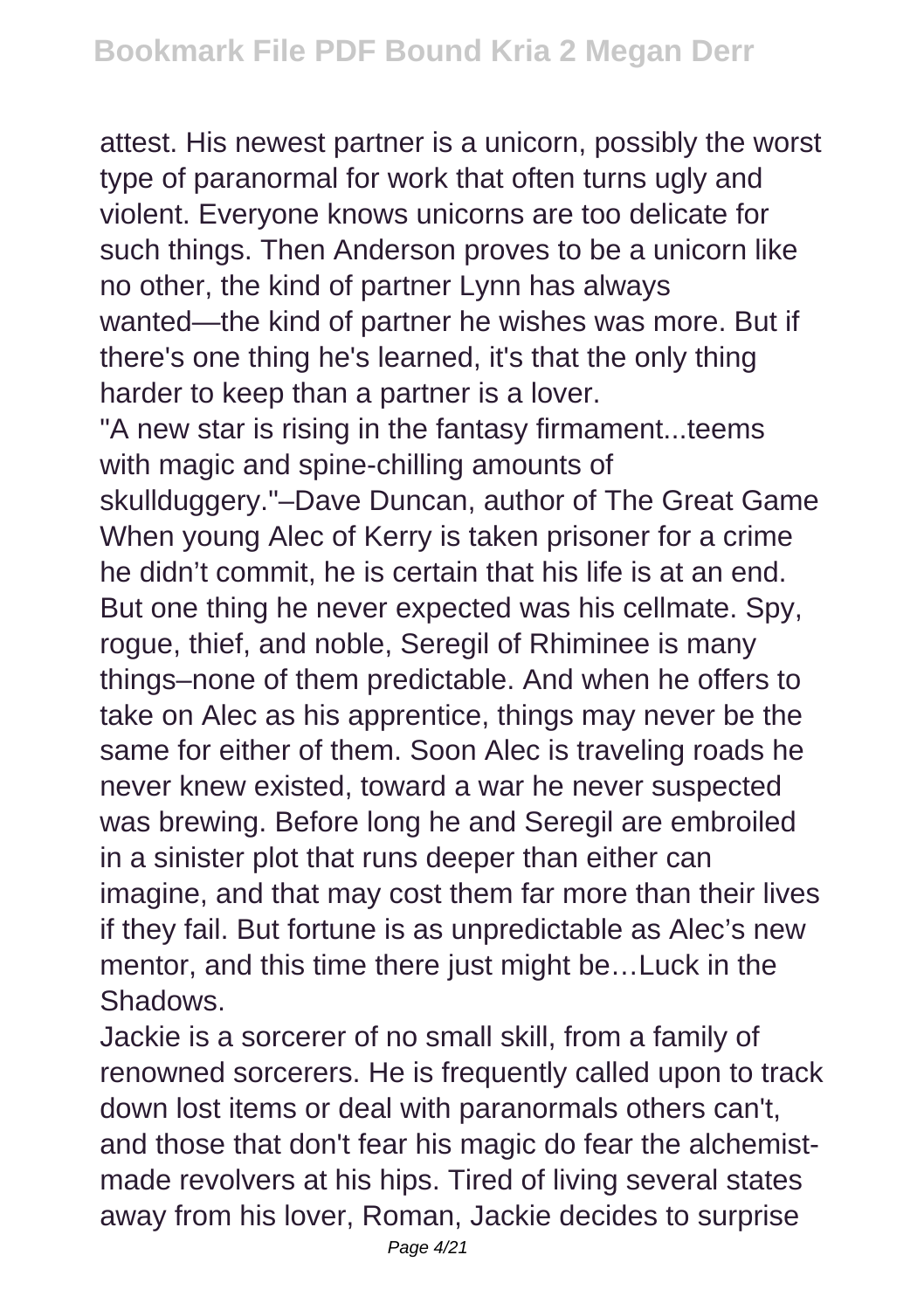him with a move to Roman's city—only to find himself the victim of an unhappy surprise, and suddenly alone in the city he'd wanted to call home. Then he's unexpectedly hired by a paranormal detective who could use his help, and finds himself dragged into a fight that started in the midst of the Civil War.

The castle is cursed. The servants are losing their humanity and memory. Crow, a young man surprisingly resistant to the curse, is their only connection to the outside world, observing as a bird. Helene is the latest girl obtained for breaking the spell. Her belligerent brother, Roi, is being held hostage to keep her obedient. When Crow is assigned to help care and keep watch of the brother, he regards it as a sort of punishment... with the exception that he finds Roi quite pleasing to look at. Initially keen to make the other miserable, prisoner and servant reluctantly align to seek an alternative way to break the spell. But this is no simple task with time running short, increasing abuse from the senior staff, and so few to be trusted. Furthermore, Roi's own interests in Crow grow increasingly apparent, and Crow has no idea how to handle this zealous man. This mature story features a slight twist and different perspective on a classic fairy tale.

Castle Rehm is at the ends of the earth, a remote region known for the vast quantities of alcohol it produces and the collection of misfits who reside there, including a fierce captain who wasn't good enough for his ambitious mother, a clumsy mage with a sharp tongue and quick temper, a monk thrown out of his monastery for illegal magic, and a duke who was exiled for daring to defy his king by saving the life of his mortal enemy. Unfortunately, not everyone is content to leave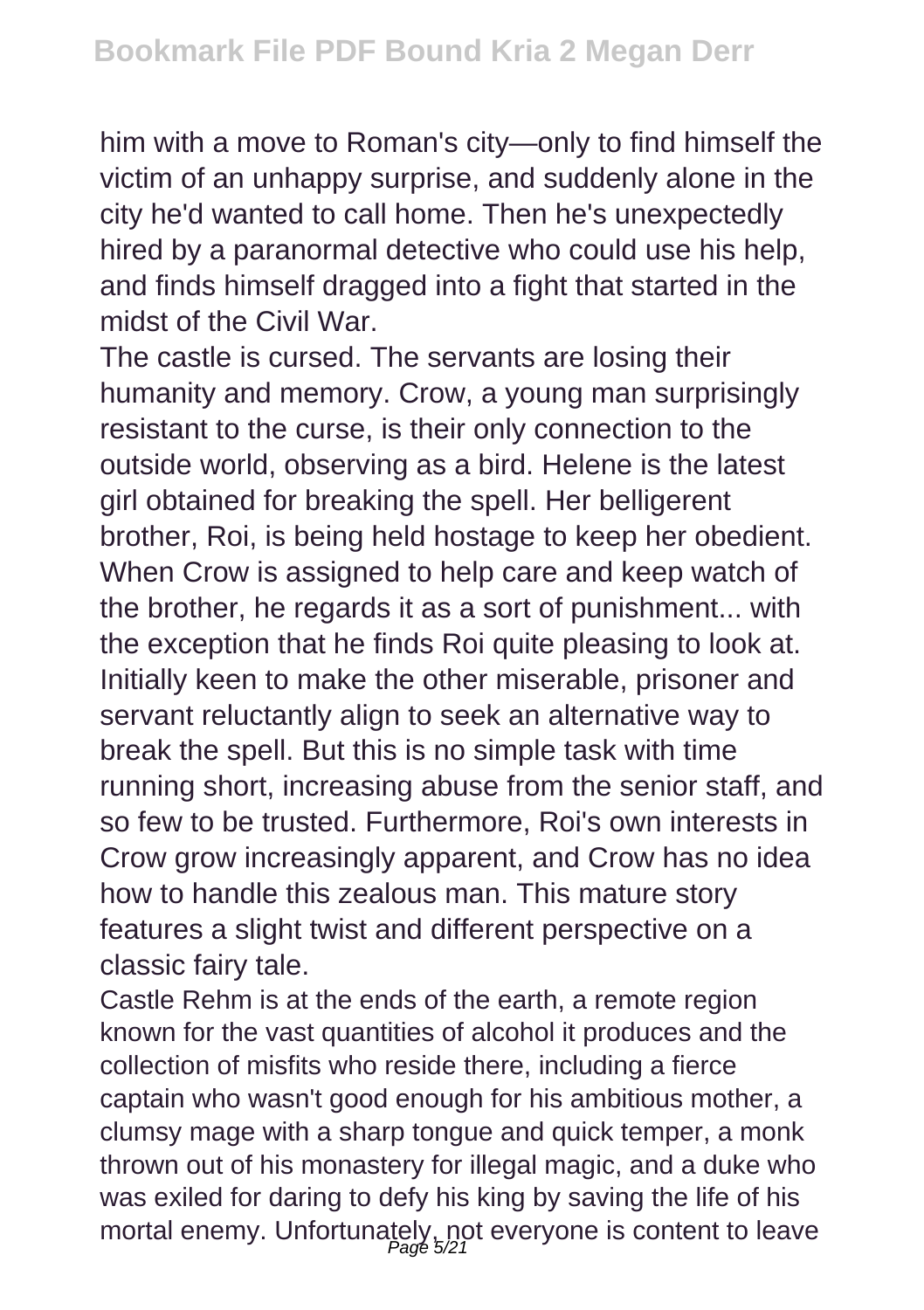these misfits to the peace and solitude they have found. Some come seeking revenge, others power and glory. It will take every skill and trick the residents of Castle Rehm possess to hold fast and drive their enemies back. The House of Ferro has dominated the city-state of Verona since its creation, made mighty by their magia del ferro, financial acumen, and ties to the imperial throne. The House of Ishikawa arrived on Verona's shores a few years later, made powerful and wealthy by way of their rare, priceless magia d'acqua. A short time later, murder and vengeance exploded into a feud that has lasted for generations-and by decree of Hardegin-principe, will end now or else. Royal decrees cannot so easily quell generations of hate and bloodshed, but ancient feuds cannot stop love. Determined to be together, young Ferro Carac and Ishikawa Arata decide to run away and leave their families behind. But on the night they depart, Arata is murdered, and Carac is wrongfully blamed for it, betrayed by everyone he trusted. Fifteen years later, Carac is long dead of disease while in prison, and Verona is abuzz with nervous excitement over the betrothal of Ferro Selinah to Ishikawa Naoki. Unhappy with the pending marriage, Naoki spends most of his time drinking and sleeping. On the way home from a bar one night, accompanied by the sister come to drag him home, they are attacked by a bandit-and saved by an intriguing man who goes by the name of Dante...

When his sister falls ill, Kristof is ordered to assume a duty never meant for him: become the Duke of Stehlmore and marry a notorious Prince of the Blood. It is one of the oldest honors and duties undertaken by his family, but Kristof feels only resentment that he must leave behind all he knows to serve an arrogant half-demon. His resentment must be set aside, however, when evil is found lurking far too close to the castle—an evil that has many pieces, controlled by someone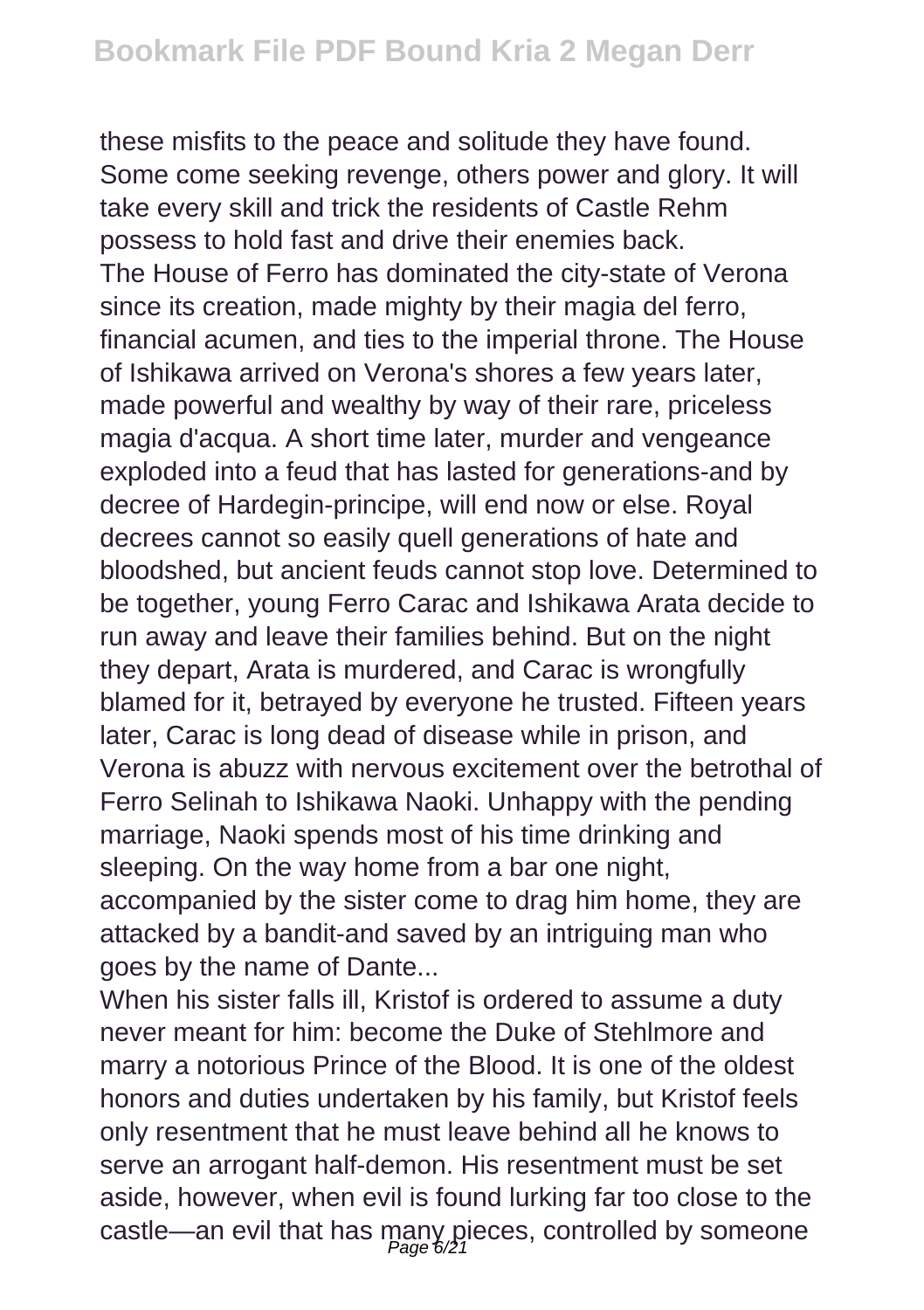they cannot find and who always seems one step ahead of them. Someone who seems to think that demons are little more than toys ...

When women and children begin to vanish, the people of Edge village summon a Huntress. Though she is long due for a break and exhausted from her previous assignment, Adamina accepts the assignment and heads for Edge. But when she arrives, the simple assignment she anticipated proves instead to be complicated—complicated enough she must consult with a witch. A beautiful, compelling witch that makes Adamina sharply aware of her own lonely life, and tempts her to make it less lonely. Assuming the forest doesn't kill them first.

Tales of brothers, swords, and the men they most desire... Main Gauche—Though he was born to nobility, the loss of first his father and then his mother has left Dagger a peasant. His stepfather is cruel and greedy and refuses to claim Dagger as his own. Instead of living the life for which he was meant, Dagger spends his days as the apprentice to a blacksmith. He spends his days sharpening the swords of others, rather than practicing with his own. He pines for the life he does not have—and for the handsome lord who frequents the smithy. Then the King calls for a tournament to show off his son, the Crown Prince. The chance to be a duelist again, to see the lord he so admires but can never have, is more than Dagger can resist... 1000 Victories—Epee loathes the noble life: his heartless father, his overbearing brother, the hypocrites he must call peers. He wants the simpler, ordinary life of a peasant. It is a life he is slowly working toward, and soon to hold in his grasp, no matter the consequences. All that holds him back is Lord Sharp, the man he has long loved but never been able to win. But he is very close to winning his thousandth victory over Lord Sharp in the dueling ring. With that 1000th victory, Epee hopes to win at last the man he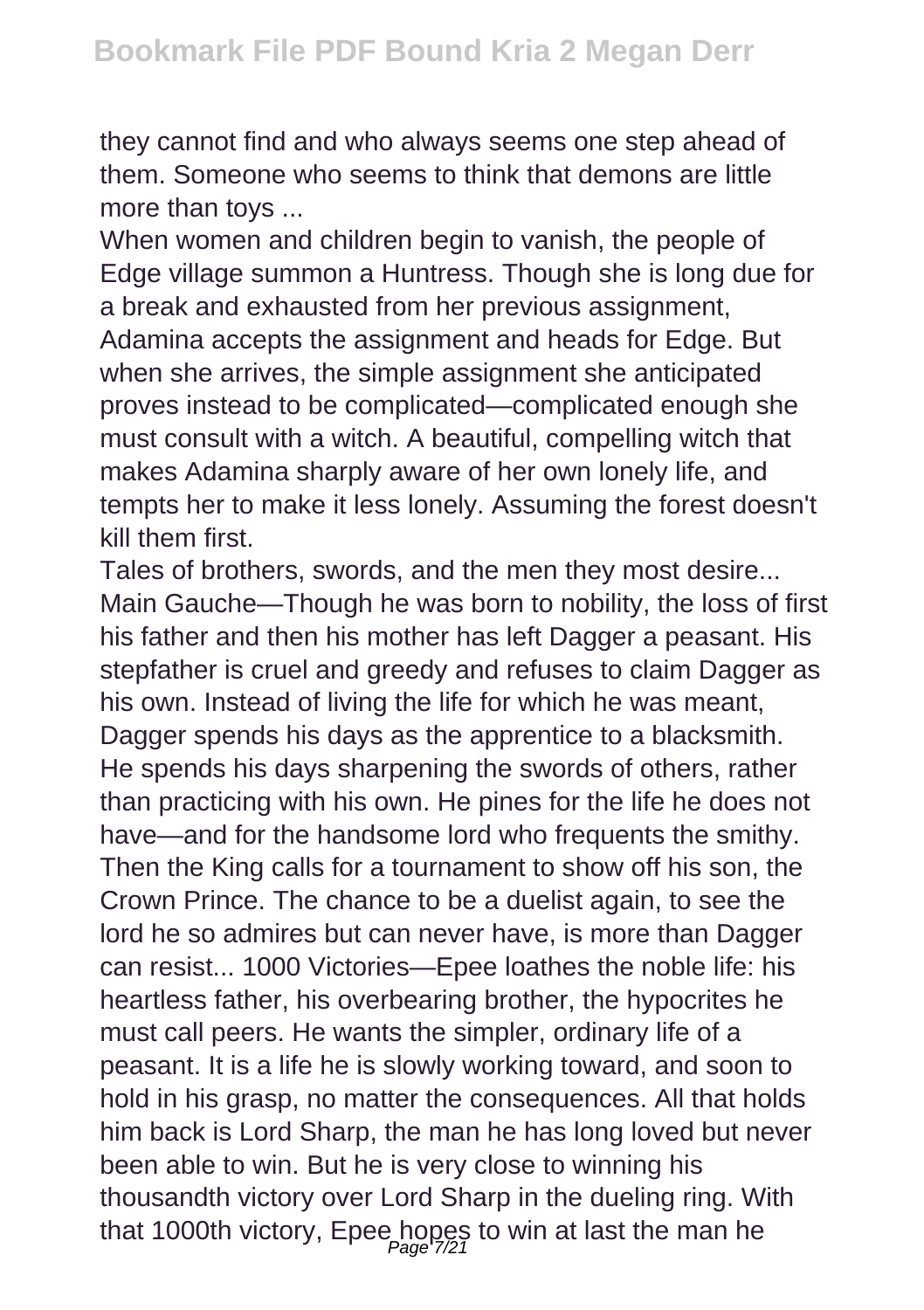loves more than even freedom... The Perfect Son—Sabre has always lived according to the wishes and desires of his father, to the exclusion of everyone and everything else. His father's eldest son, he strives to be what his father wants. He is affluent, educated, a talented duelist, respected, and feared. He is everything he is supposed to be. Except happy. All Ramsay wants is to live in peace and quiet. Desperate to find solitude and to escape personal tragedy and those who betrayed him, he settles in the country of Tavamara, in a remote little house far from everything. But returning home one day after a trip to market, he winds up saving a young boy and suddenly is introduced to a world he never knew existed and which tempts him from the solitude he thought was all he wanted.

Ingolf von Dirchs is all that remains of the royal house of Kria. The bastard son of the dead Kaiser, he barely escapes the winter palace before it is overtaken by the armies of Salhara, Kria's oldest and bitterest enemy. In a last desperate attempt to combat Salhara's deadly magic, Ingolf flees to the country of Illussor, there to steal the sword of a man who once betrayed Kria to side with Illussor. But stealing the sword gains him something he did not expect—the descendant of that long ago Betrayer, an intriguing man with the pale features of an Illussor but the fierce heart of a Krian... Erich von Adolwulf is the proud descendant of the Holy General, a man who helped Illussor break free of the loathsome magic upon which they once so heavily relied... When the sword of the Holy General is stolen, Erich goes to reclaim it, and finds himself dragged into the country his ancestor once betrayedand wanting to protect the new Kaiser of warravaged Kria, who stirs in him things he has not felt since the death of his lover...

Upon the request of Queen Marianna, Joss has traveled home with her to analyze the small group of men who are her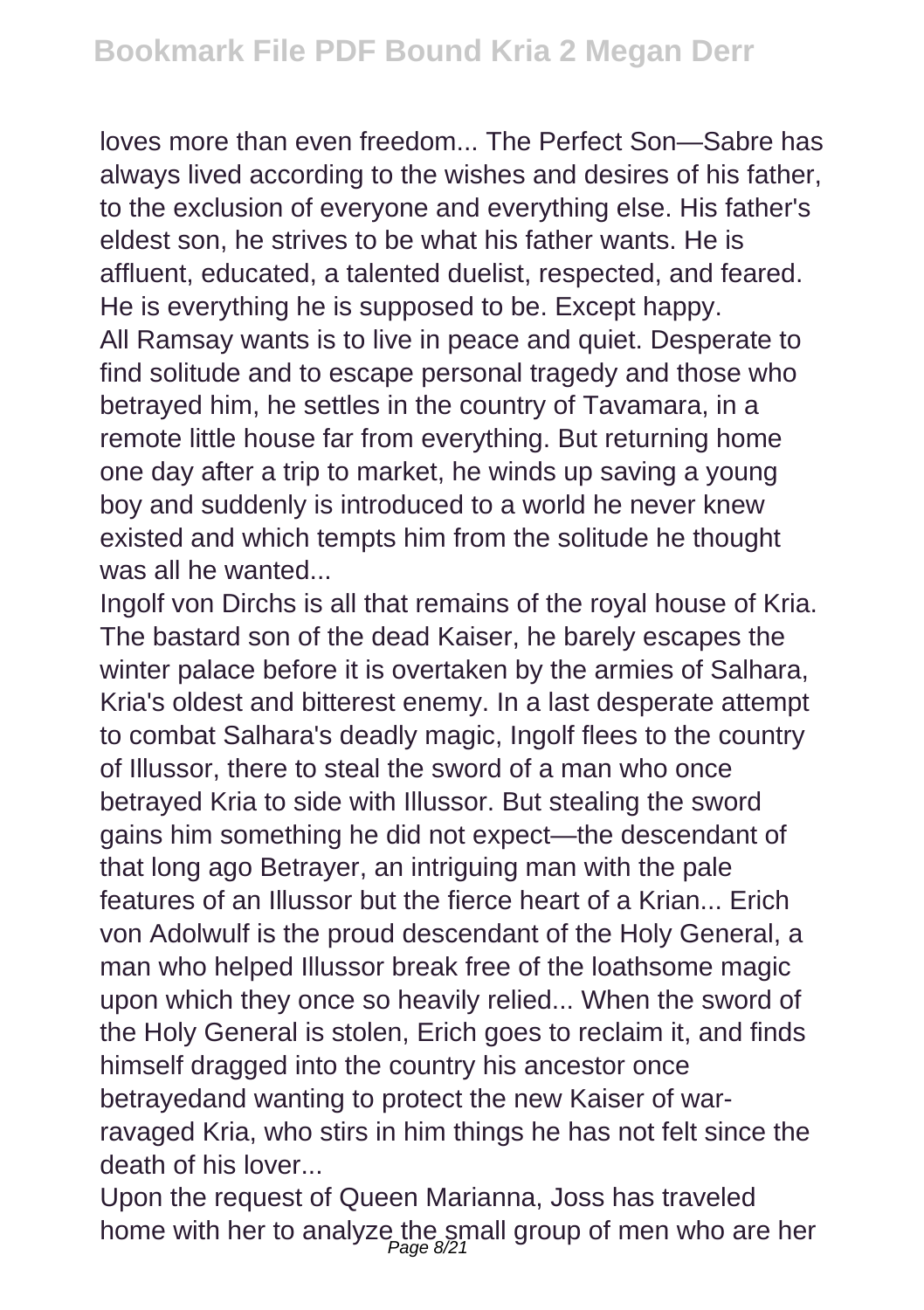closest friends. The men immediately resent the presence of a stranger intent upon asking personal questions, especially as Joss bears the title of Matchmaker and they are all quite available for matching...

Reyes O'Bannon lives a fairly quiet life, despite his role as the King's secretary. His days are filled with appointments, paperwork, and avoiding the romantic attentions of Kinnaird, the Duke of Keyes; attentions that become harder to ignore with each passing day... Then the Kingdom is attacked, and the nature and location of the attacks make it painfully clear there is a traitor in their midst. The attacks are further compounded by the sudden arrival of a man who claims to have a legitimate claim on the throne, a bastard prince who knows things from the King's past that no one else could know. As the problems increase, both within the palace and across the Kingdom, Reyes can only watch as Kinnaird is sent out to unravel the mystery and the King begins to fall apart.

BoundLess Than Three Press, LLC

Annia was happy being a humble miller alongside her stepbrother—but her stepbrother prefers that Annia agree to be his wife. When she refuses, he brutally cuts off her hands, and Annia flees when he falls asleep. With no one to turn to, and nowhere to go, she leaves the only home she's ever known in hopes a new one might be out there somewhere.

Terrell believes strongly in an ordered, practical life. Nothing good ever came from following reckless impulses. Nearly finished with school, it is time to focus on the next step in his life—settling down at his estate, Fivecoats, and marrying a suitable spouse to oversee it while he pursues his scholarly studies. When his father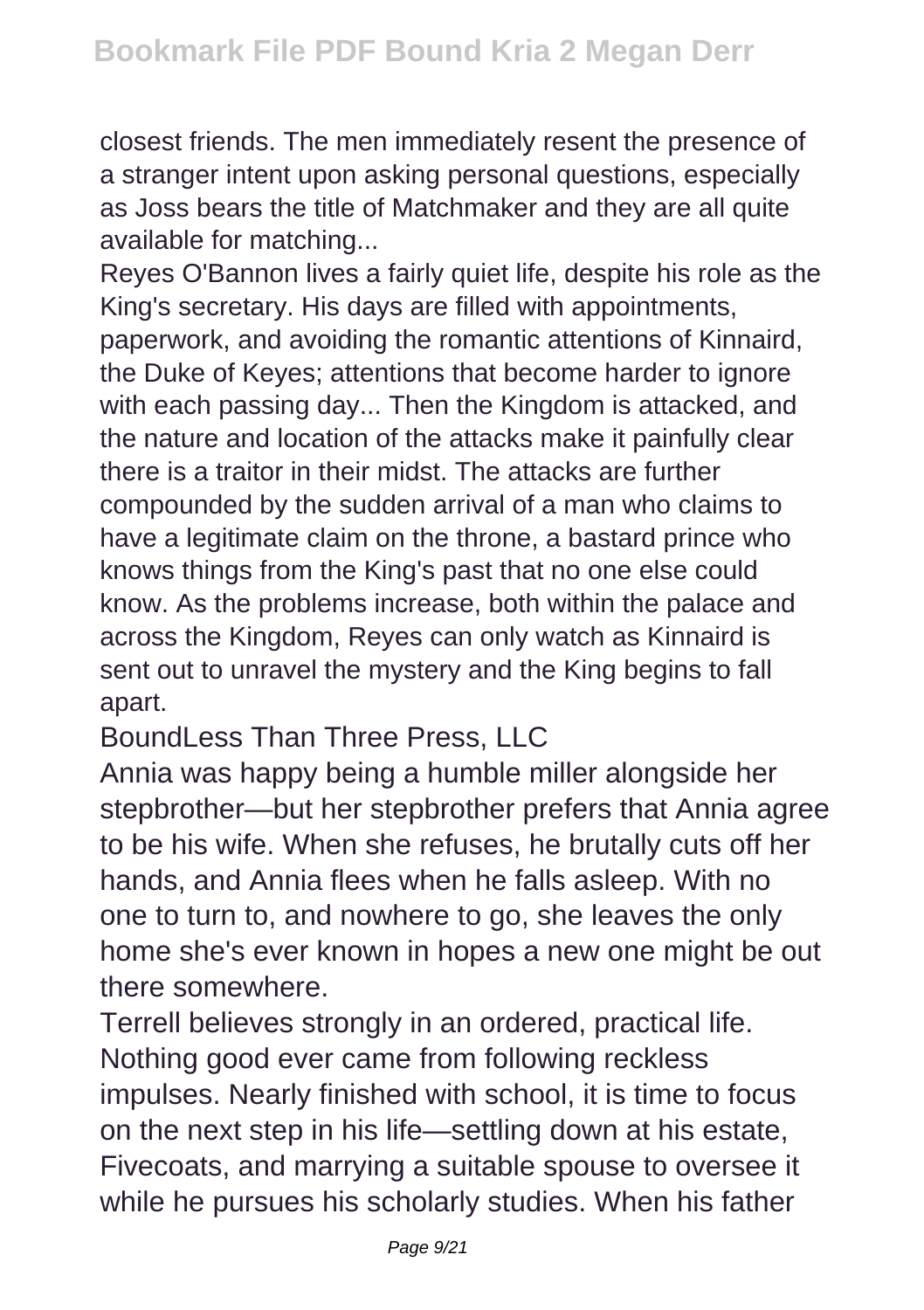sends word that he has found the ideal suitor, Terrell can only be pleased—despite the misgivings of his best friend. Marriage, after all, is perfectly practical; he has no need for nonsensical things like romance. Kirian wants nothing to do with reasonable. His parents chose to be happy over being practical, and he refuses to settle for less, no matter what everyone around him says. Then his brash behavior catches up to him, and he is forced into a marriage that seems to be in all ways practical, but in no way happy. But beneath the icy surface of his new spouse, Kirian sees something warm and appealing, something he realizes he desperately wants—but which seems to belong to another man.

In a kingdom ravaged by the beasts and terrors of an ancient war, the only hope against them is the army of mixed-blood beings known as the King's Legion: dragoons, shadowmarch, sorcerers, titans... and the Princes of the Blood, nigh-invincible warriors of fearsome magic and strength, their only weakness a need for pure human blood. When his brother runs away, Raffé agrees to undergo the Blooding, but he is a pale imitation of his strong, capable brother. No one expects him to survive and become a Prince, merely to die to save the rest of his family and preserve honor. But runaways and weaklings are the least of the kingdom's concerns when an ancient evil returns with new tricks, and their only hope lies with knowledge long lost and a fierce bond forged in darkness...

After she is caught behaving obscenely with another woman, Sophia is left abandoned. Her friends pretend not to know her, her family is trying to decide the best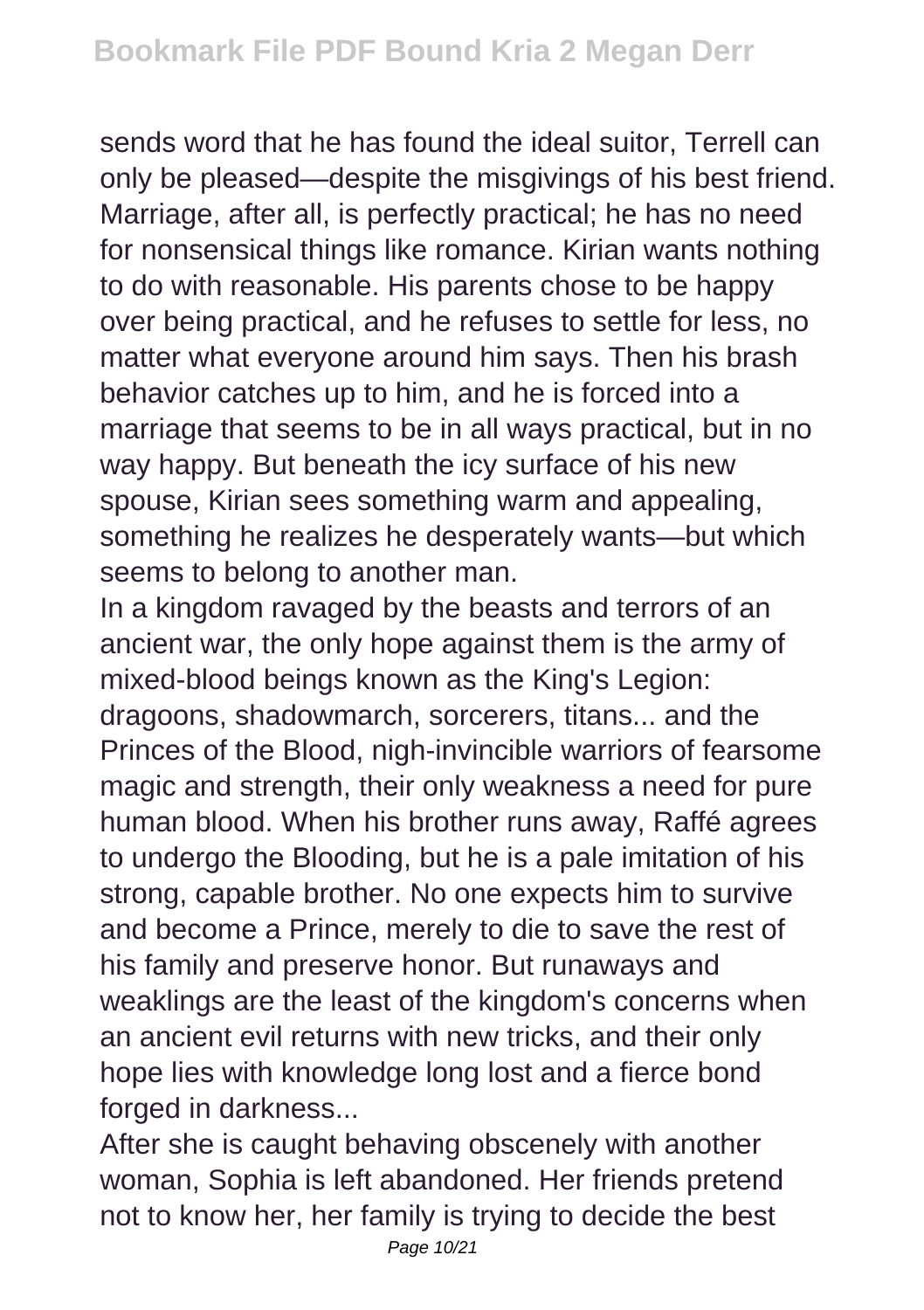place to banish her, and Sophia wishes that running away was as easy in fact as it was in theory. She is saved from scandal, if not her suffocating life, by way of an unexpected marriage proposal from Lord Everett Dobson, the most coveted bachelor in the city. Not in a position to refuse, Sophia accepts his offer and agrees to visit his home at Mermaid Cove for three weeks. Mermaid Cove proves to be as beautiful as promised, complete with endless beaches, glittering waters, a castle that looks like it was made of sand... family curses and local legends... and two beautiful, mysterious women who cannot talk, but seem to have secrets they want to share...

Fairytales never grow old, because there is never an end of new ways to tell them, new ways to see them. In this first volume of many to come, see what happens when a humble blacksmith fights a duel, a prince conspires with bandits, and a lonely thief seeks shelter in a lone tower. See a goblin try to save his brother, and a tutor watch over his perfect princess, while a shy prince braves a mountain in the name of love. See what happens when a runaway prince must be tracked down, when dark rumors surface a gloomy castle, and when a young man saves a little girl, and a lonely soldier hunts down a band of robbers. See a stable boy save his best friend, and a prince save his mother, while a humble gardener faces down a terrible beast and a poor young man befriends a troll. Watch what unfolds when a sad young man is bound to a toad, and a prince confronts an evil witch, and a quiet mage seeks to break a terrible curse. Marcum sacrificed much to be the greatest alchemist on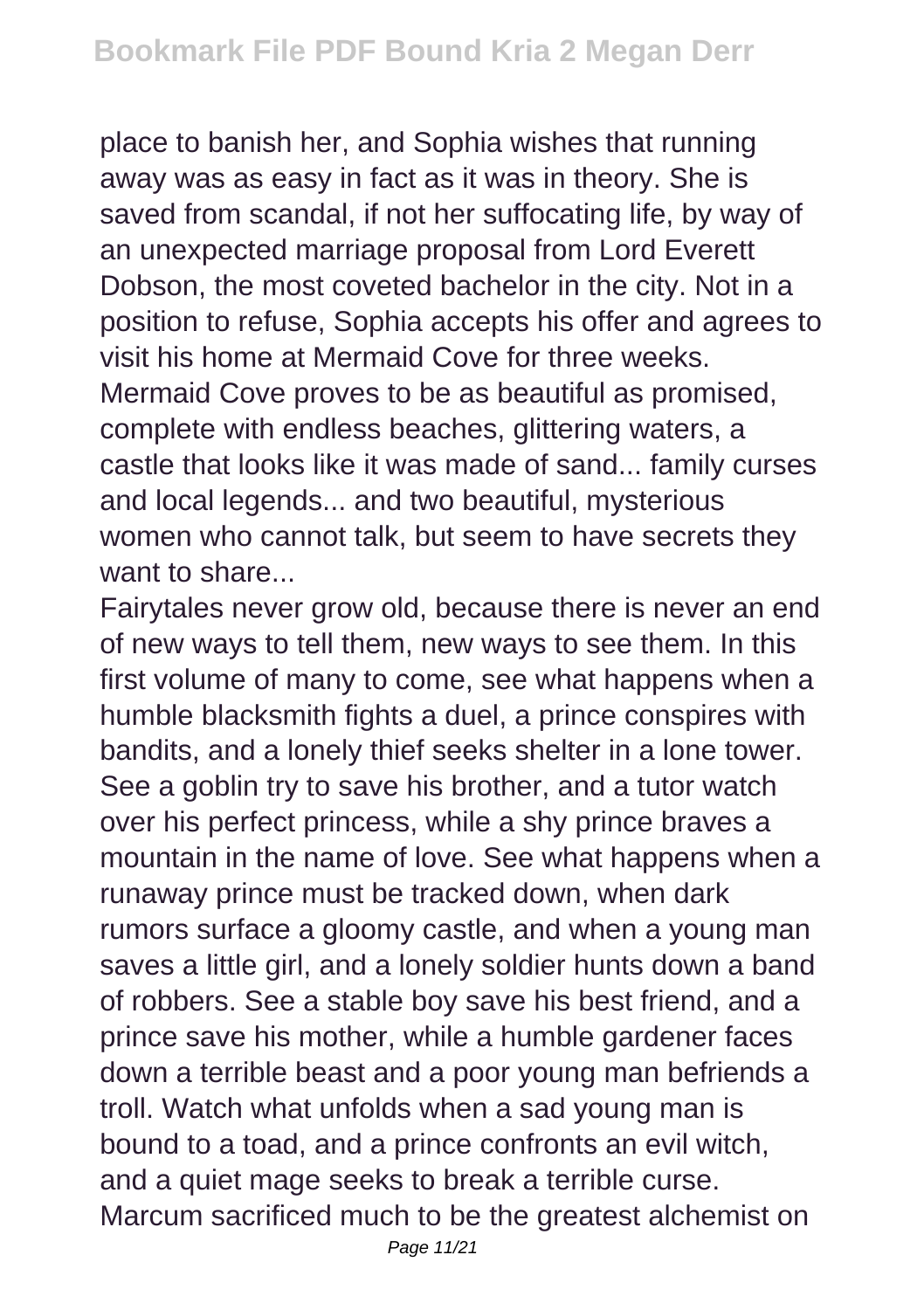the continent and a master of poisons rivaled by precious few. Power and standing in his father's court. The chance to build friendships, find romance. His beauty, which was once considered noteworthy, but now is ruined by scars and burns. He is regarded with wariness at best and fear at worst.Though a recent move to the kingdom of Blodwen, far from his home of Roseberry, offers something of a fresh start, still his ravaged appearance and eccentric ways do him no favorsespecially not with Goulet, the handsome, infuriating goblin who will clearly never see Marcum as anything but an ugly, bothersome know-it-all unworthy of the tattoos Goulet inks into all their friends.Then a goblin is murdered, and Marcum's laboratory mysteriously destroyed, opening the doors on a nightmare that should have ended for good more than a decade ago, but now seems to have returned with vengeance in mind... More than seventy years have passed since Neirin du Lac was banished from the dragon clans he called home. Though he misses them, he and his dragon Troyes have built a happy life with his lover Barra, and their friends Devlin and Midnight. It is a not a life he would ever trade, not even for a chance to return to the clans. Then the very last person he ever expected to see again comes begging for help: Prince Avalon Pendragon, ruler of the clans, a man Neirin once called friend, once wished to call lover. When Avalon tells him why he needs Neirin's help, it's not a request he can refuse, nor can his friends refuse to help him. But the people bold enough to steal from the clans are not to be trifled with, and in the midst of fighting for their lives Neirin also finds himself caught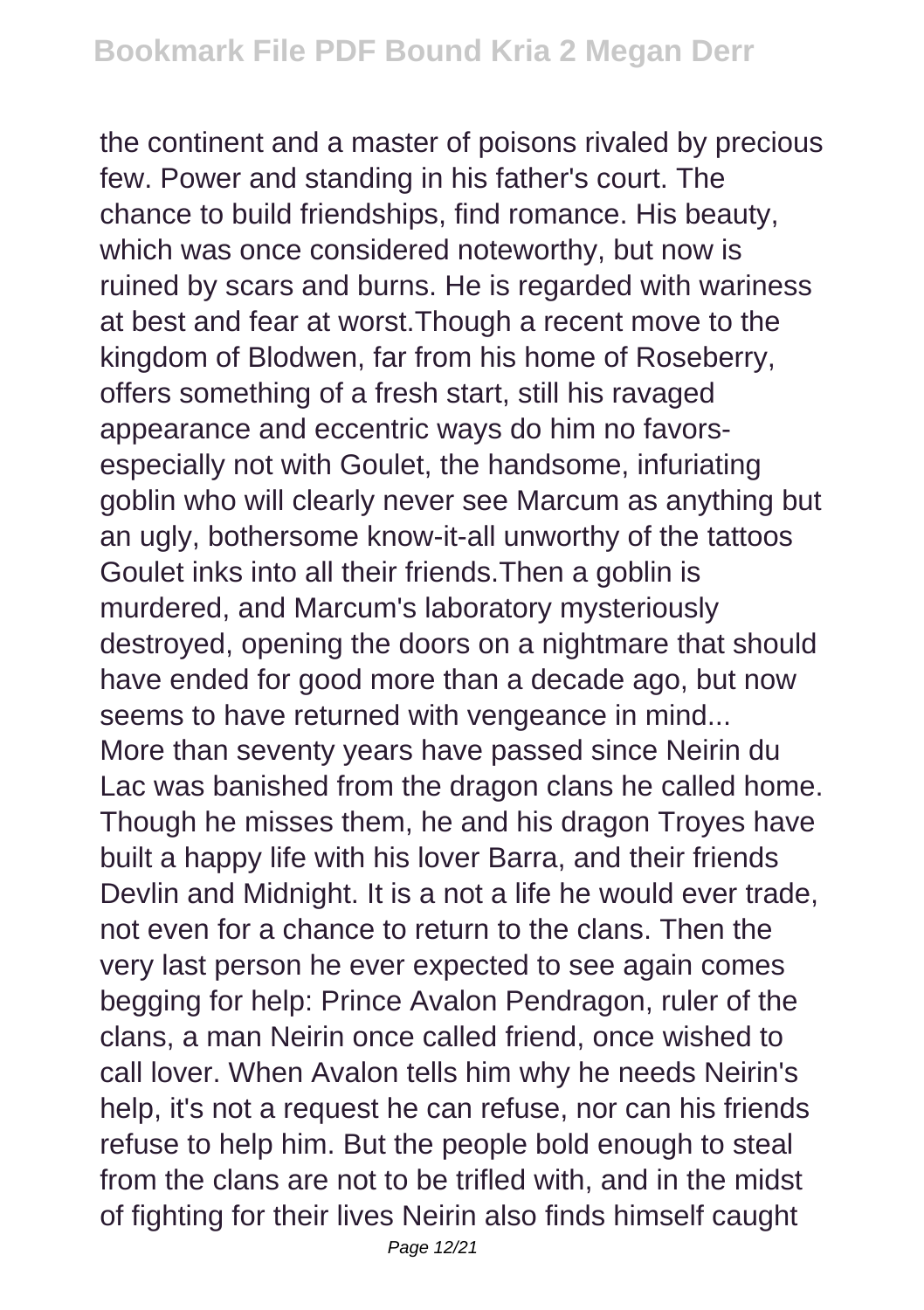between the man he loves now and the man he never truly left behind...

Tallant is an elf astray--he's been disowned by his family, has dared to battle bond with a human, and has no desire to ever see his homeland again. He is, in fact, vastly more excited to finally be seeing the home his battle-bonded, Milton, is finally returning to after twelve years of exile.But instead of the joyful place Milton spoke endlessly of, they find a land rife with deadly dragons, where fifteen women have gone missing, including Irene, the woman Milton loves.Even Milton's brother, Cecil, is not what he used to be. Instead of the scholar Milton talked about, Cecil is a hardened soldier who keeps company with thieves. He is also beautiful and intriguing--but contemptuous of Milton and Tallant. Worse, he's also married to Irene, making it clear that Milton and Tallant have arrived far too late to matter.Author's Note: This story was first published by Less Than Three Press in Fairytales Slashed Volume Three. It has not been significantly changed for rerelease.

A man whom all men fear...General Dieter von Adolwulf has led the Scarlet Army of Kria to victory for the past decade, holding the bitterly contested, blood-soaked territory known as the Regenbogen against Kria's hated enemies-the deceptive Illussor and the ruthless Salharans. War has waged between the three nations for longer than anyone can remember, but no one has held the Regenbogen longer than the notorious Wolf of Kria and his fearsome army.A man who fears nothing...Returning home at the end of the year, the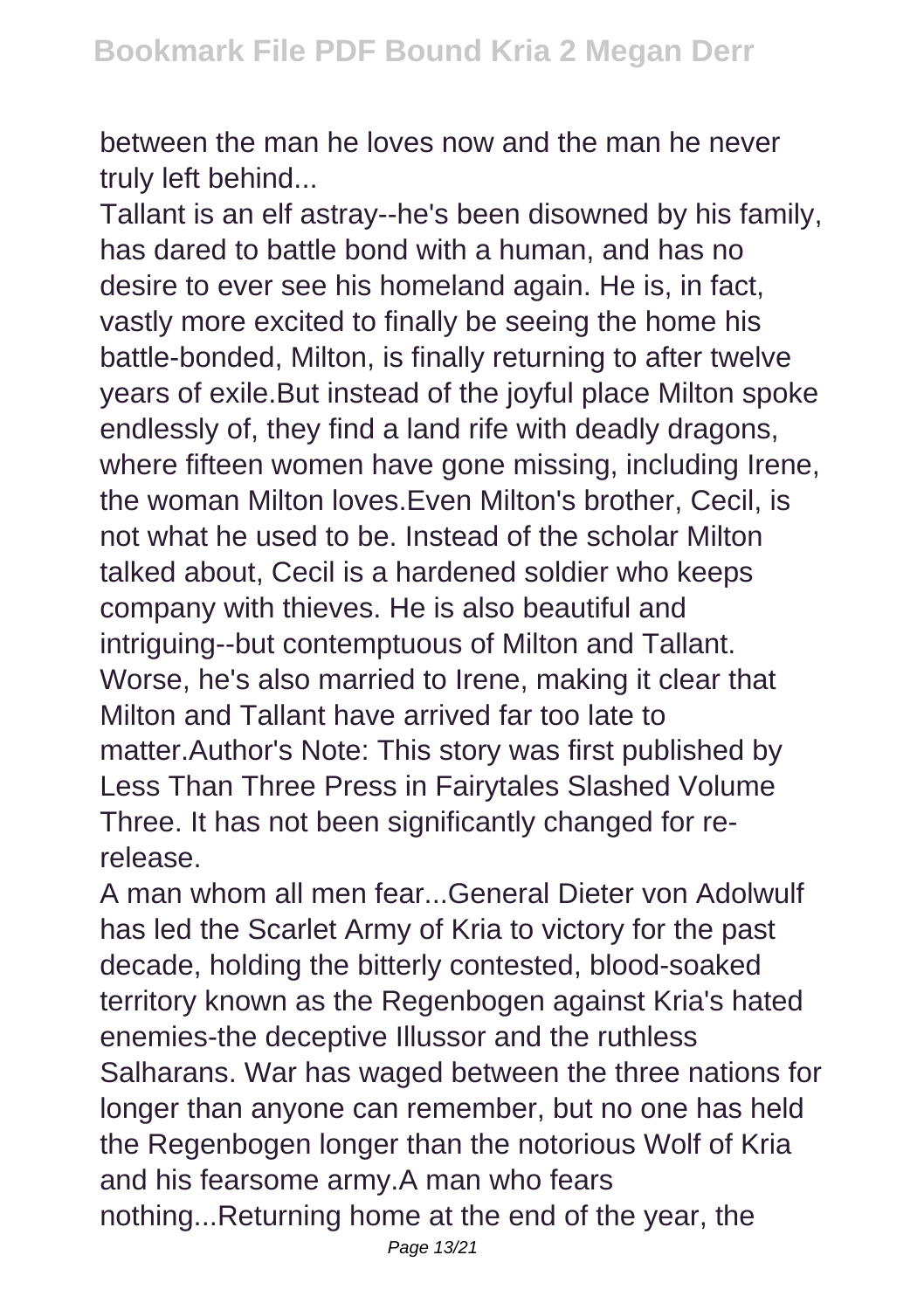Scarlet Army is attacked in the dead of night by a single man who manages to kill hundreds before he is finally captured. A Salharan soldier with no name, no purpose but to kill, he refuses to bend to the Wolf who takes him prisoner and forces upon him a despicable Krian name.A man with nothing to lose...When the rest of the Scarlet Army is slaughtered by Illussor soldiers desperately seeking their Salharan prisoner, Dieter determines to hold fast, no matter the cost. He wants answers, and revenge for his slaughtered comrades. But answers and revenge are hard to come by when surrounded by secrets and treachery, and the man least likely to kill him is the prisoner who most wants him dead.

Sidney has quietly loved twin brothers Brook and Colby for years, watching and pining as they came to his house for the summer every year. Painfully aware that they have each other, have no reason to notice the unremarkable duck they grew up babysitting. Then the twins and their mother are attacked days before an important meeting that will change the shifter world forever. When the twins come to stay with Sidney's family until the attackers are caught, Sidney learns that all things have their season, and even violent protests will not keep two rabbits from the man for whom they've been patiently waiting...

Shanna has spent her whole life waiting-waiting to be old enough, waiting for the day she must pick a consort, waiting for a chance to finally overcome her despicable stepfather... and waiting for someone to finally banish the loneliness that comes with being a queen-in-waiting one step away from being murdered.On the eve of the two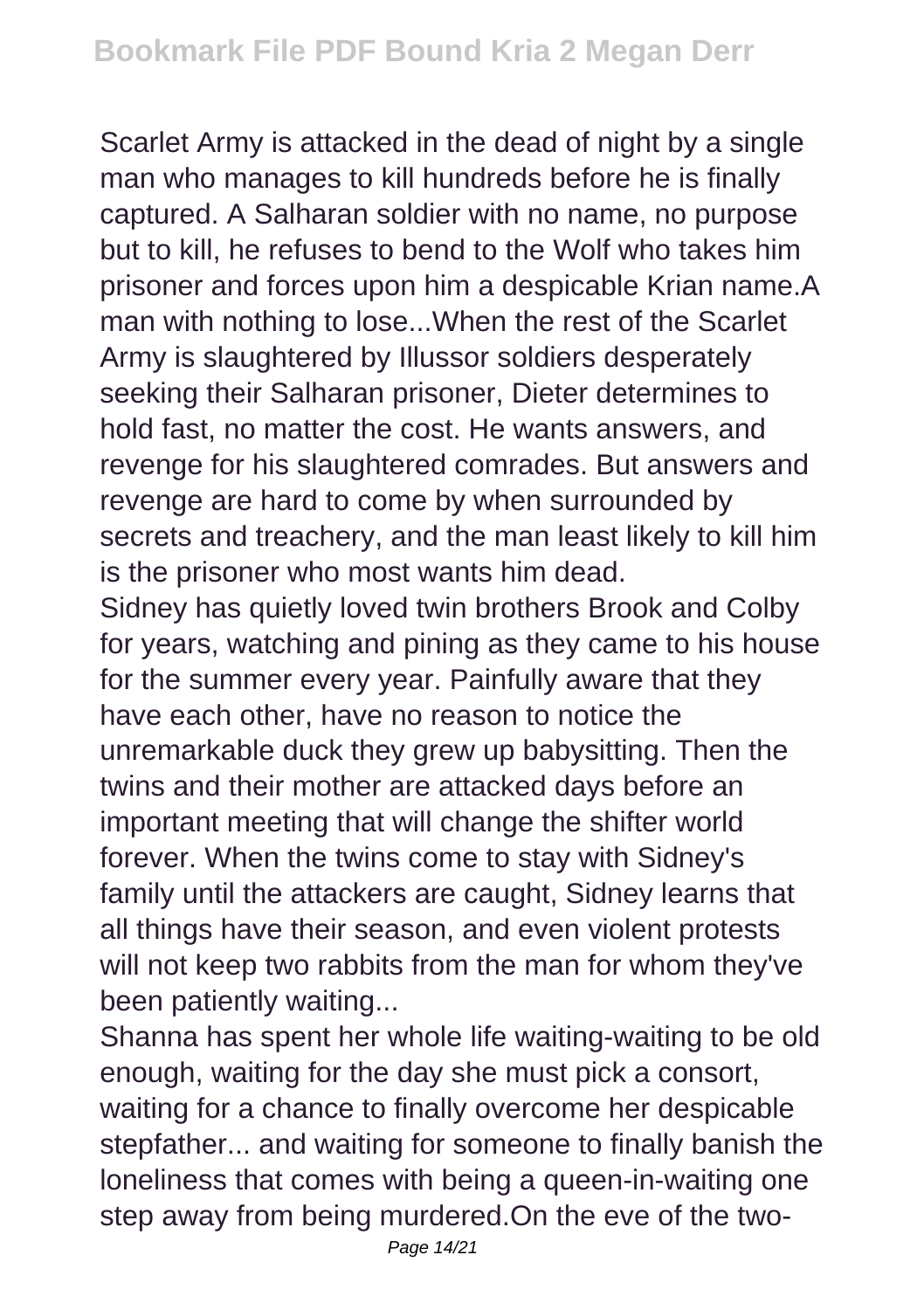week event during which she must pick a consort from a bevy of suitors, two strangers arrive claiming to have been invited-though she knows full well they did not receive any such invitation. But the handsome, mischievous Prince Kallaar is too intriguing to resist, and his quiet bodyguard too compelling to ignore...But she's learned the hard way never to let anyone get too close, and on the verge of gaining true independence her stepfather will stop at nothing to see she never gets it. Lord Vellem is desperate to escape. His father hides from his problems in alcohol, his mother hides from her misery in drugs, and his brother fled to the relative safety of the royal palace. Vellem found solace in the Royal Army Corp of Engineers, but true escape from a life of violence remains out of reach. Then his brother provides him with an unexpected chance: marriage to a prince of their country's oldest enemy to help bring about peace once and for all. The marriage promises Vellem not just a fresh start in a new land, but a challenge to his famed skills in building roads and bridges. But before he can settle into his new life, tragedy strikes, and Vellem isn't certain he's up to rebuilding the ruin left in its wake. Deceived—Rae cannot stand his job as secretary to Prince Benedict, and the feeling is entirely mutual. In the aftermath of yet another fight, Rae lights upon the idea of giving Benedict a taste of his own seduction throughout the three day masque about to take place. But a deception meant to put a rakish prince in his place reveals a man Rae never expected, and a secret he never anticipated... Scandalous—Since the death of his parents, who lived and died scandalously, Gideon has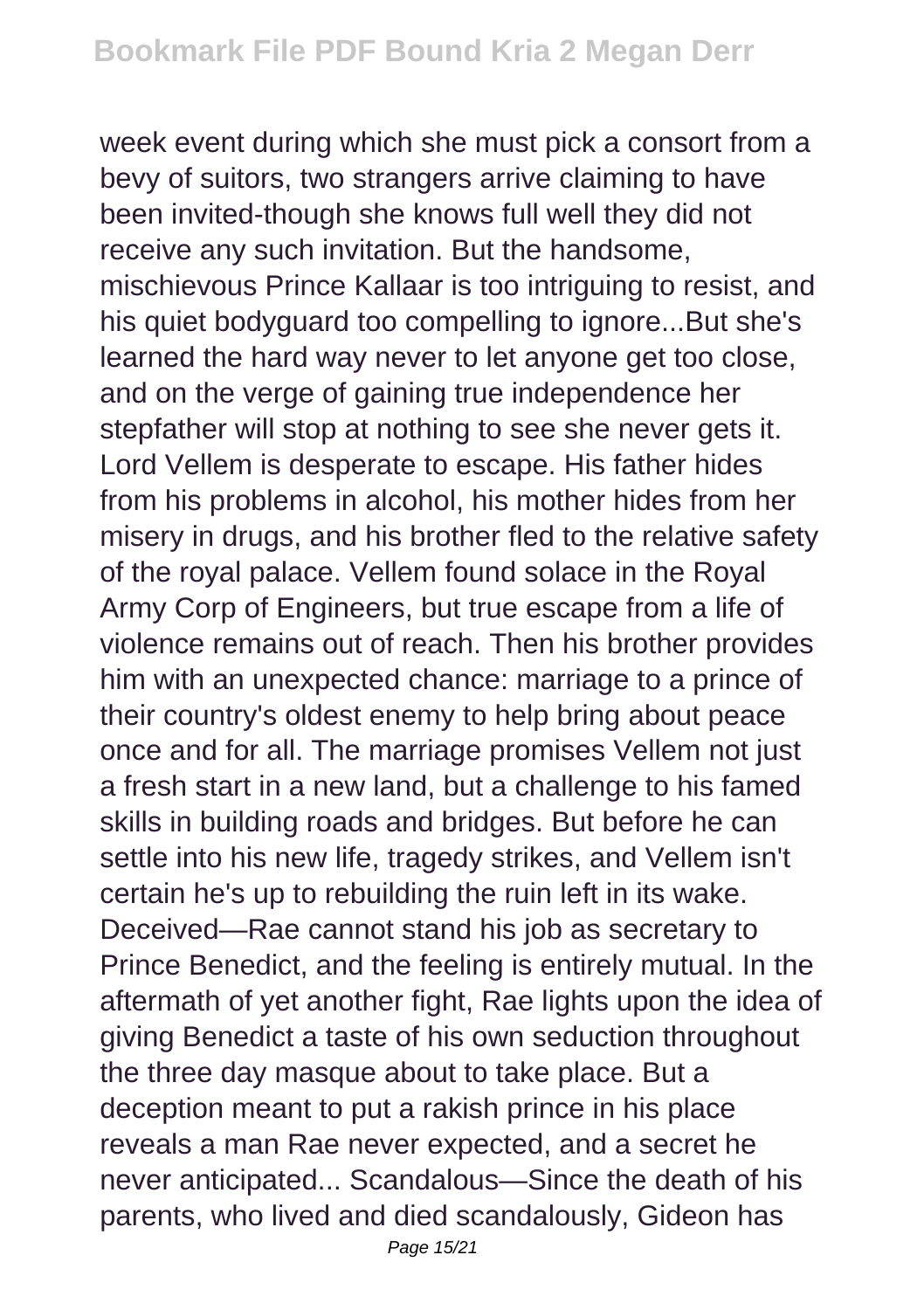tried to make up for their mistakes by leading a strict, quiet life, and giving his little brother the stability he never had. On a journey home, he is waylaid by a storm—and distracted by a handsome man who proves to be more temptation than he can resist... From Afar—Pierce has all that anyone could want in life: a doting brother, the fame and adoration from being an accomplished fencer, and his best friend. What he wants most, however, is to know the identity of the person who leaves him ardent love letters and why his admirer will not step forward... Lessons—Bored and alone one night, Jude chances upon Crispin, who despairs of ever catching the eye of the man he loves because he's too innocent to be appealing. Jude, a notorious rake, impulsively offers to teach him all he needs to know... Seconds—Called to be the second to a brash yong man, Alexis seeks out the appointed second of the challenger. But the man he encounters has Alexis considering things he swore off long ago, when he decided one broken heart was more than enough. The Wager—While serving as ambassador on his mother's orders, Prince Lazare spends most of his time either confused and frustrated by his peers, or struggling uselessly against his growing feelings for Maitland, appointed to be his guide and assistant throughout his stay. Neither situation is improved when he learns of a mysterious wager concerning Maitland and a dead man...

Runaways—Addison hates the city, and he really hates spending all his time dancing attendance upon his brat cousin. When his cousin falls sick, Addison seizes the rare chance for solitude and flees to the park. But he is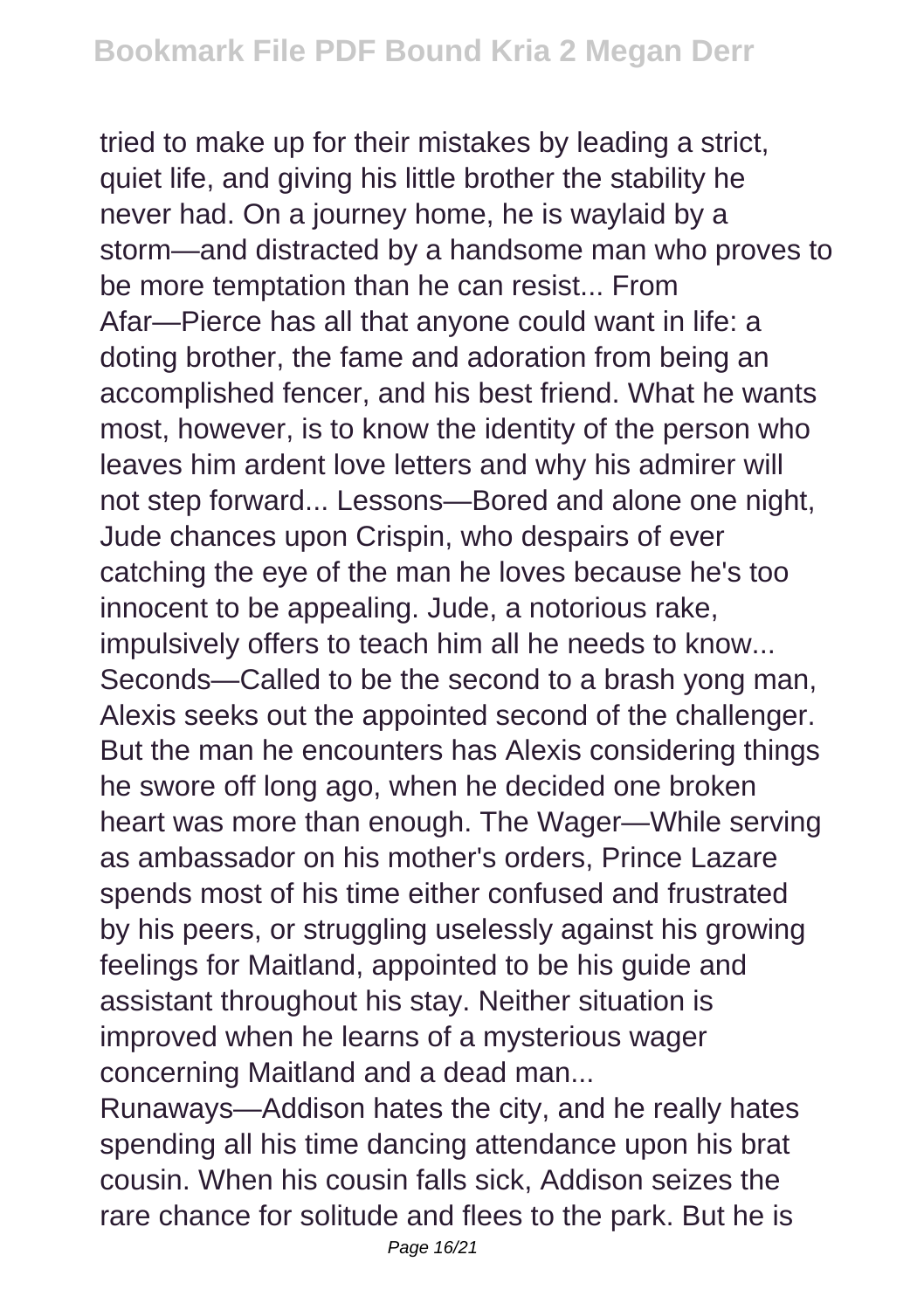not there long before he is accosted by a stranger who is like no one Addison has ever met, and who shows him a world he actually enjoys—a world to which he will never truly belong.

The country of Tavamara is renowned for its famous Market, its decadent wines, the harsh climate in which it manages to flourish. It is also well known for the harems kept by the royal family. King Shahjahan's harem is especially infamous, for his concubines are comprised of an unusual, many say dangerous, assortment... This volume also contains three additional stories. The Jewel of Tavamara Fahima has always been the lesser sister: younger, plainer, too smart and independent. Then her sister commits the ultimate taboo, putting their lives in danger. In order to save her family, Fahima must take her place, though she is painfully aware Shahjahan will never see her as more than a paltry substitute... Knight to Rook Displaced by war, Rook makes a home in the Desert where his cousin Cordelia has become Princess. A famous, highly-regarded strategist back home, in the Desert he is regarded as useless and held in contempt for his inability to fight. Adrift and alone, he can only watch and wait for a chance to prove he belongs amongst the Sons of the Sands. Everything You Need Though he left the Desert years ago and is set to become the next Advisor to the King of Tavamara, Ikram spends most of his days feeling out of place, living a life of civility and calm that is nothing like the Desert he left behind. Eager to get away from the palace for a time, he braves the famous Market...

Lord Devlin White, Duke of Winterbourne, is the last in a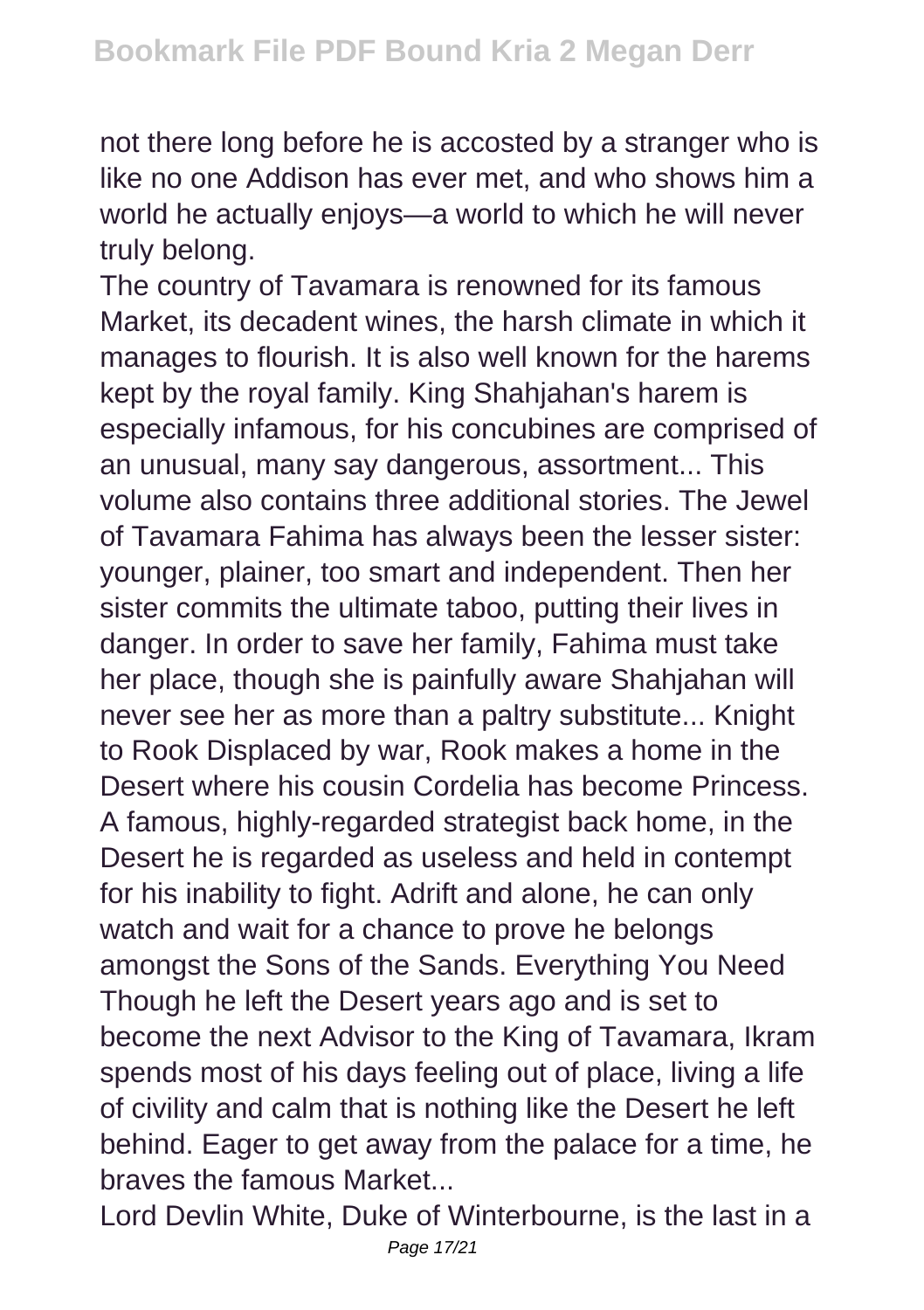long line of powerful witches who assist the Demon Lord of London by solving mysteries and settling problems amongst nightwalkers. With his proud family line all but ended, considered eccentric even by the standards of his strange world, Devlin is kept from despair by his unusual ward, Midnight. Murdered as a child, turned into a draugr in death, Midnight is a nightwalker like no other. Neither alive nor dead, sustained by magic and a bond to Devlin, he is happy to spend his life by Devlin's side, though he longs for the day that Devlin sees him as more than a ward. But now a powerful figure seeks the secret of Midnight's making—a secret that Devlin will die to protect. On a journey to meet his fiancé and begin wedding preparations, Prince Diggory is betrayed by his bodyguard, who intends to steal Diggory's life. Left for dead in a river, the last thing Diggory expects is to live. But surviving is only half the battle, and Diggory will have to figure out how to work around the constraints of a terrible curse if he hopes to stop the man who betrayed him and gain back his life.

When High Paladin Sorin discovers the brutally dismembered body of his cousin Alfrey, a much loved priest in the royal palace, he is left baffled as to who would do so terrible a thing to so good a man. But to find the answer to that question, he must cooperate with one of the highly despised necromancers, men who practice black magic, sleep in graveyards and feed upon souls... The necromancer Koray, however, is far from what he expected. He is beautiful, stubborn, and possessed of a tongue sharp enough to cut down even the High Paladin himself. Koray is also possessed of a strength like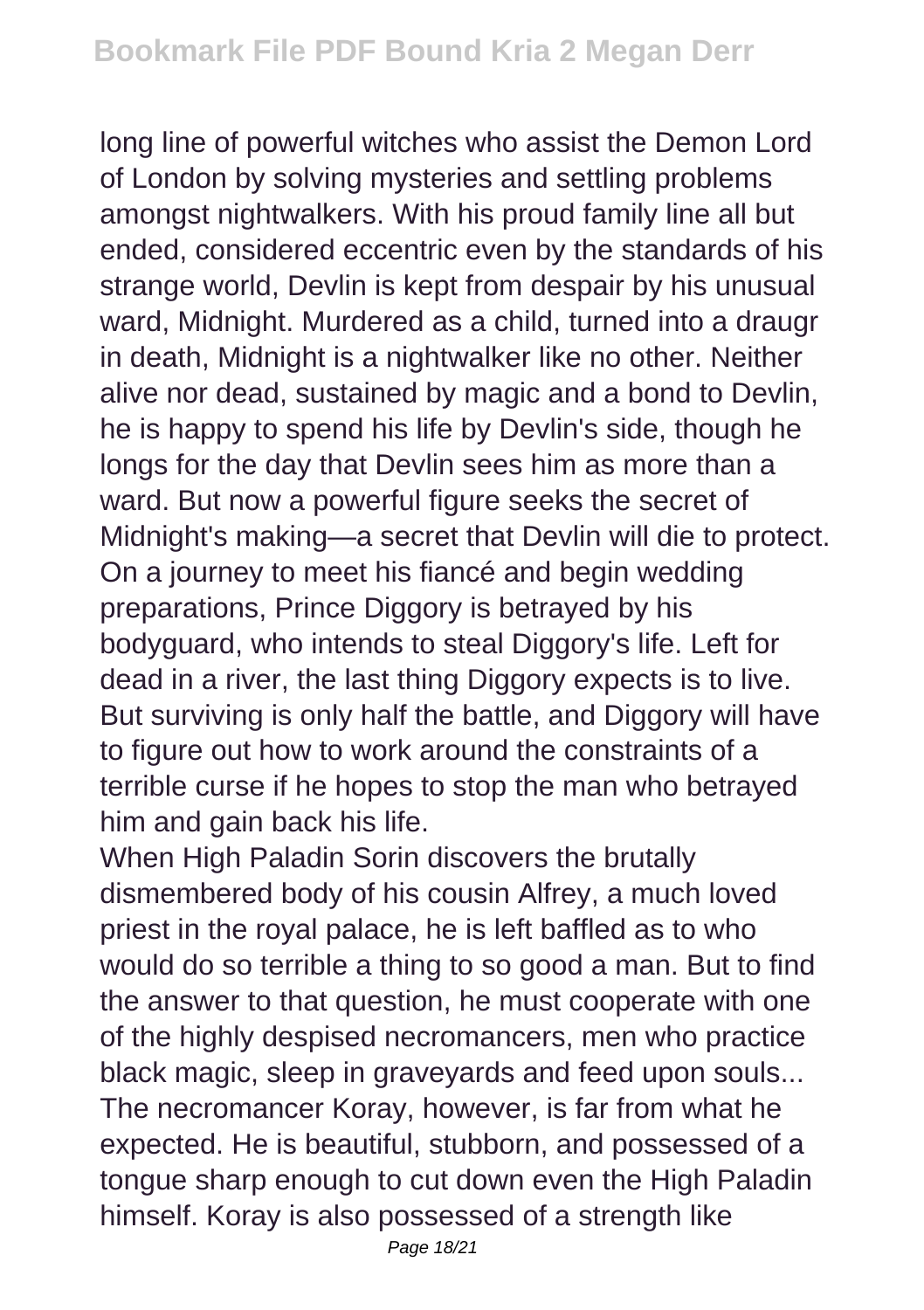nothing Sorin has ever encountered, and the power of the Goddess herself. It does not take them long to realize that solving a murder is the easiest challenge they must face, and in order to save a kingdom they must first unravel centuries of lies and misunderstandings.

Skylar is used to the way people think of him as frightening. mean, and dangerous. Snakes are not the most popular shifters around and the fact he grew up wild doesn't help. He knows the way he's chosen to live alone in the woods only makes things worse, but he didn't think it meant people thought him capable of killing a couple of wolf puppies. Determined to find the real monster who left them to die, Skylar calls up the only wolf he knows, a man he always wished would see him as more than a snake.

Cassidy Monarch had dreams—to sing, to be famous, to tour the world at the head of his own rock band. Then his parents were killed in a tragic accident, leaving him to raise his two siblings. Determined to hold on to what remained of his family, Cassidy settled into an ordinary life, his dreams of fame reduced to occasional nights of singing at karaoke dives. But his careful, ordinary life began to fray with his new job, and the beautiful, charming boss who reminds him of all the things he tried to stop wanting. Malcolm Osborne is a classic rags to riches story, a foster child who wound up with the perfect family and more money than he knows what to do with. He's wealthy, beautiful, successful, and completely miserable. Then he hires a new worker for his office, a young, hard-working man with a sadness in his eyes that Malcolm aches to banish, hoping that in doing so he will be rid of his own loneliness as well.

Four strangers. A shared moment long forgotten. A bond forged in desperation. On the first day of the Festival of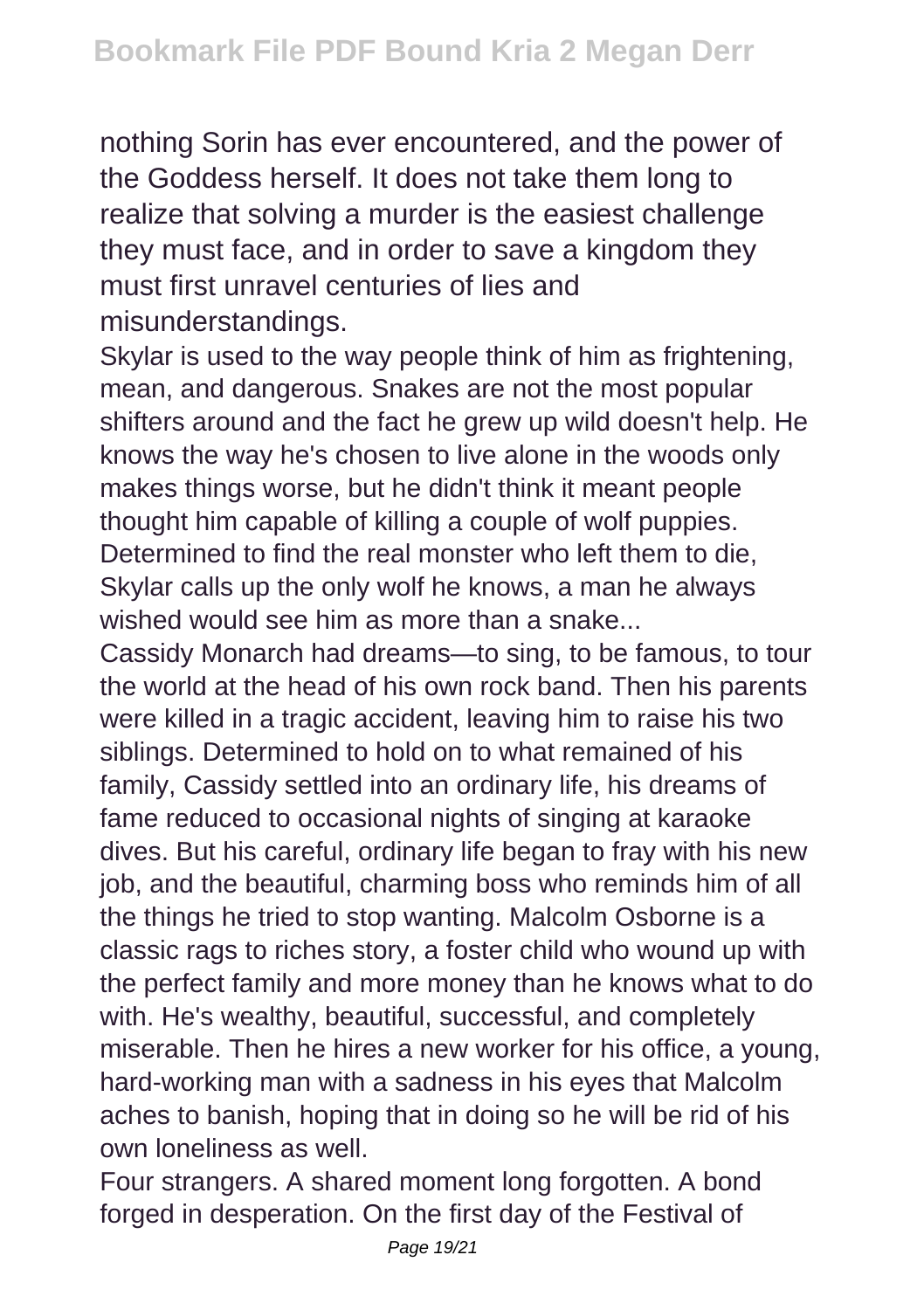Counting, the beginning of the royal census that takes place every ten years, the royal city is filled to overflowing. Everyone is happy, excited, and proud to be counted amongst those who live in the glorious kingdom of Orhanis. Then a demon strikes, killing thousands in mere seconds and leveling the city. As the royal castle burns, only four men remain to drive the demon away—and in their desperation, accidentally bind themselves together in a legendary Oath, unable to part ways until they find and kill the demon once and for all. Mahzan, the King's Jester, an orphan who clawed his way to the top and hides a fearsome magic... Sule, the notorious North Captain, who sacrificed everything to live as a strong, capable, highly respected man... Cemal, a priest who traveled the continent bent on revenge and now lives lost... and Binhadi, the mercurial shadow mage with a dark history and bloody ties to the throne... Four men used to standing apart, standing alone, who must learn to stand together if they hope to save themselves and all of Orhanis. Kaeck is a poor, shy, mage, barely able to keep attending University. His life is work and school, leaving him too busy to make friends. Then one day, fetching his mail from his school post box, Kaeck finds a letter from a secret admirer. The letters and subsequent gifts do much to brighten Kaeck's lonely days, but even as he longs to know the identity of his admirer, he finds his own admiration growing for fellow student Bellamy... who in turn is enamored of someone else

entirely.

Jack worked hard to obtain a normal life. He might not love it, but it's better than the criminal life he left behind—even if it cost literally everything, and he really does hate being a damned delivery man. On the bright side, his route includes a friendly old lady who makes the world's best cookies and regales him with tales of her hot, jet-setting son. Normalcy definitely has perks. Then he walks in on her and her son<br>Page 20/21